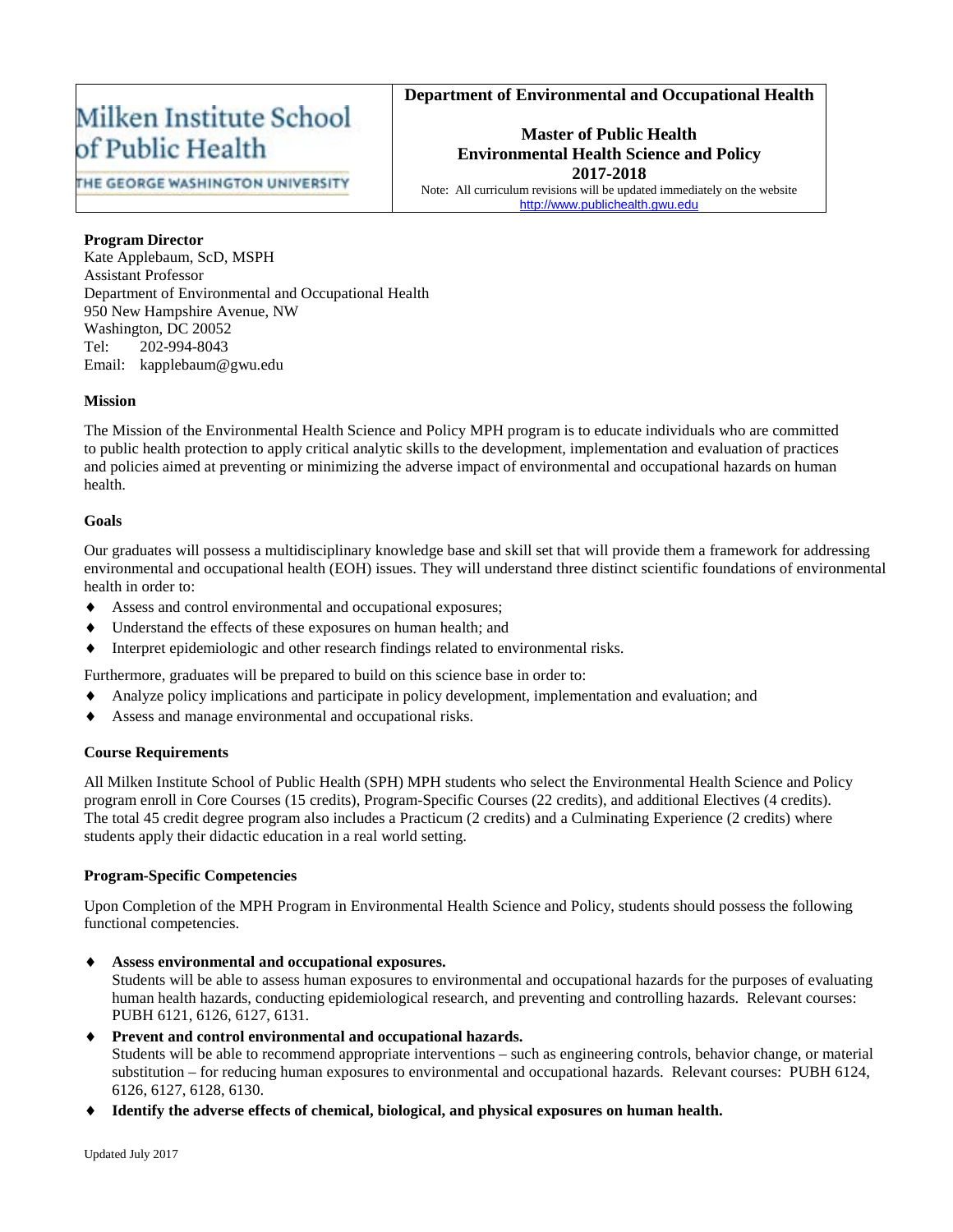Students will be able to describe the structure and function of human organ systems and identify environmental and occupational agents that disrupt these systems to cause disease and injury. Students will be able to identify the main mechanisms by which environmental and occupational agents gain access to and adversely affect human health, as well as factors which affect susceptibility to such adverse effects. Relevant courses: PUBH 6123, 6124, 6127.

Interpret epidemiologic and other research findings related to environmental risks, and assist in designing and **conducting research.**

Students will be able to critically assess existing epidemiologic research, to assist in designing and carrying out appropriate studies for investigating EOH problems, to conceptualize data analysis to address study goals, and to utilize appropriate approaches to manage and analyze data. Relevant courses: PUBH 6121, 6122, 6128, 6131.

- Synthesize relevant information in order to analyze EOH policy implications and participate in policy development. Students will be able to apply various risk assessment approaches. They will be able to synthesize relevant information, including values, for the purposes of assessing risk and evaluating policy strategies to reduce and prevent environmental and occupational disease and injury. Relevant courses: PUBH 6122, 6123, 6124, 6128, 6130, 6133.
- Synthesize relevant information in order to assess and manage environmental and occupational risks. Students will be able to apply various risk management and risk communication frameworks. They will be able to synthesize relevant information, including values, for the purposes of assessing risk and evaluating management strategies to reduce and prevent environmental and occupational disease and injury. Relevant courses: PUBH 6122, 6124, 6126, 6127, 6130, 6133.
- **Engage in public health communication and risk communication activities.** Students will be able to communicate clearly and effectively in professional and community settings on public health issues and on environmental and occupational health hazards. Relevant courses: PUBH 6121, 6122, 6123, 6124.
- ♦ **Identify ethical issues in environmental health policy and practice.** Students will be able to discuss how scientific principles and societal values such as equity and environmental justice influence decision-making about environmental and occupational health problems in research, public health practice, policy, and management contexts. Relevant courses: PUBH 6121, 6122, 6123, 6124, 6128, 6130, 6133.

#### **Examples of EHS&P Culminating Experiences Completed since January 2011**

- Injury Rates at Massey Energy Coal Mines Compared to Rates at Coal Mines Operated by 4 Other U.S. Mining Companies
- State Hlth Agency Workforce Shortages & Implications for Public Hlth: A Case Study of Restaurant Inspections in Louisiana
- Work-Related Injuries: A Look at Performance of Duty Illnesses/Injuries for Firefighters and EMS Workers
- Bedbug, Mice, and Rat Complaints and Pesticide Use among Washington DC Residents by Ward
- Fatal Crashes Among Commercial Motor Vehicle Drivers Licensed in Self-Certification and Medical Certification States
- A Comparison of the Benchmark Dose between Acute and Chronic Toxicological Studies<br>
Assessing Noise Exposure in Locomotive Engineers
- Assessing Noise Exposure in Locomotive Engineers
- Ozone Concentrations and EMS Calls in the City of Alexandria, VA
- Assessing Patterns of Disability among Sheet Metal Workers
- Breewood Neighborhood Storm Water Runoff Characterization and Sensitivity Analysis
- Children and Pesticides in Washington DC: Regulation, Education and Communication
- Predicting Health Impacts of Electricity Production: A Comparison of Models
- Solar Power Capacity on GWU Foggy Bottom Campus Rooftops
- Comparing the Burden of Food- & Water-borne Diseases in 4 World Regions Using Informal Reporting Methods, 2009-2010
- Indoor Air Quality & Asthma: School Nurse Perspectives on Environmental Factors Affecting Children's Health
- $\div$  Federal Worker Commuter Choices, Greenhouse Gas Emissions, and Implications for Public Health <br> **Example Example 1** In on the Road: Percentions of Violence among New York City Taxi Drivers
- Roughed Up on the Road: Perceptions of Violence among New York City Taxi Drivers
- Childhood Exposure to PAH Contaminated Soil on a Formerly Used Defense Site: Cancer and Non-Cancer Risk Assessment
- Advisory Effectiveness and Subsistence Fishing A Study to Analyze and Assess Subsistence Fishing of the Anacostia River<br>
Heat Exposure Assessment of Utility Plant Workers at the National Institutes of Health
- Heat Exposure Assessment of Utility Plant Workers at the National Institutes of Health
- A Descriptive Analysis of Metal/Nonmetal Miners with Reported Hearing Loss, 1999 to 2010
- Exploring Changes in Open Defecation Rates in Sub-Saharan Africa based on National Level Indices
- Environmental Factors Associated with Atrazine in Shenandoah River Tributaries
- Do Socio-Demographic Factors Modify the Relationship between Work Type and Leisure-Time Physical Activity?
- An Electromagnetic Field Survey of Amtrak's Ivy City Facility Shop
- Water Collection in Rural Sub-Saharan Africa: Do Increases in Access to Protected Sources Lead to a Decrease in Water Collection Times? A Study of 19 Sub-Saharan African Countries
- Dog Park Visits as a Risk Factor for Transmitting *E. coli*
- Self-Reported Psychological Stress and Prevalence of Methicillin-resistant Staphylococcus Aureus (MRSA) among Beef Meatpacking Workers in Nebraska
- Childhood Lead Levels in Fairfax County, VA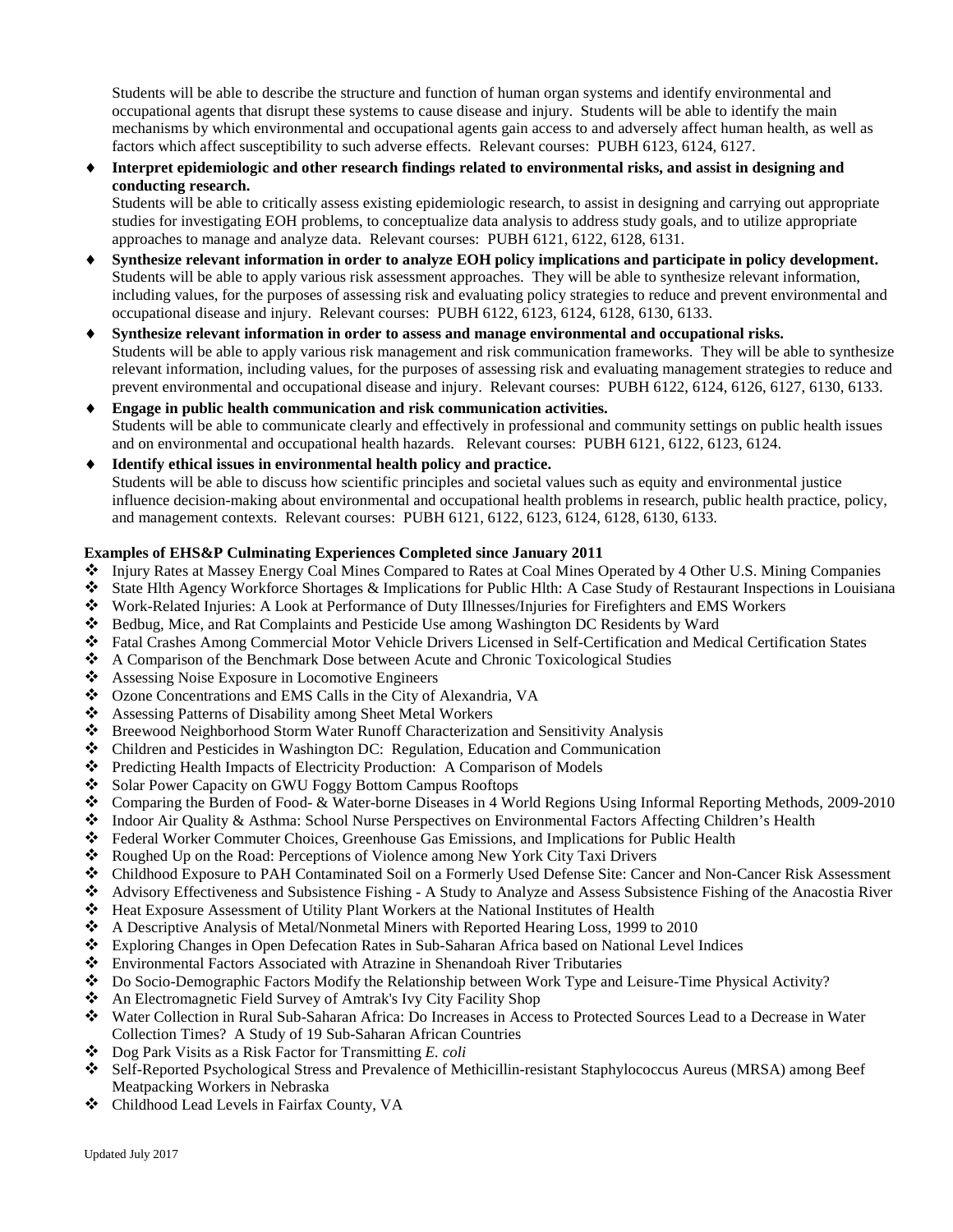# Milken Institute School of Public Health

# THE GEORGE WASHINGTON UNIVERSITY

# **School of Public Health and Health Services**

#### **Master of Public Health Environmental Health Science and Policy 2017-2018**

### **Program-at-a-Glance**

*Begin Planning Your Culminating Project 11-12 Months Prior to Program Completion* **Required Core Courses**

**15 Credits**

| <b>Required Core Course</b>                                                                                                     |                                                                                                                                                                                                               | <b>Credits</b>          | <b>Semester Offered</b>      | Grade |  |  |  |  |  |
|---------------------------------------------------------------------------------------------------------------------------------|---------------------------------------------------------------------------------------------------------------------------------------------------------------------------------------------------------------|-------------------------|------------------------------|-------|--|--|--|--|--|
| <b>PUBH 6001</b>                                                                                                                | <b>Biological Concepts for Public Health</b>                                                                                                                                                                  | $\overline{c}$          | Fall, Spring, Summer I       |       |  |  |  |  |  |
| <b>PUBH 6002</b>                                                                                                                | <b>Biostatistical Applications for Public Health</b>                                                                                                                                                          | 3                       | Fall, Spring, Summer 10 wk   |       |  |  |  |  |  |
| <b>PUBH 6003</b>                                                                                                                | Principles and Practice of Epidemiology                                                                                                                                                                       | 3                       | Fall, Spring, Summer 10 wk   |       |  |  |  |  |  |
| <b>PUBH 6004</b>                                                                                                                | Environmental & Occupational Health in a Sustainable World                                                                                                                                                    | 2                       | Fall, Spring, Summer I       |       |  |  |  |  |  |
| PUBH 6006                                                                                                                       | Management & Policy Approaches to Public Health                                                                                                                                                               | 3                       | Fall, Spring, Summer 10 wk   |       |  |  |  |  |  |
| <b>PUBH 6007</b>                                                                                                                | Social and Behavioral Approaches to Public Health                                                                                                                                                             | $\overline{2}$          | Fall, Spring, Summer 1       |       |  |  |  |  |  |
| <b>Total</b>                                                                                                                    | <b>Core Credits</b>                                                                                                                                                                                           | 15                      |                              |       |  |  |  |  |  |
| <b>Required Program-Specific Courses</b><br><b>18 Credits</b>                                                                   |                                                                                                                                                                                                               |                         |                              |       |  |  |  |  |  |
|                                                                                                                                 | <b>Required Program Specific Course</b>                                                                                                                                                                       | <b>Credits</b>          | <b>Semester Offered</b>      | Grade |  |  |  |  |  |
| <b>PUBH 6121</b>                                                                                                                | Environmental and Occupational Epidemiology                                                                                                                                                                   | 3                       | Fall                         |       |  |  |  |  |  |
| <b>PUBH 6122</b>                                                                                                                | Protecting Public Health and the Environment: Policies,<br>Politics, and Programs                                                                                                                             | 3                       | Spring                       |       |  |  |  |  |  |
| <b>PUBH 6123</b>                                                                                                                | Toxicology: Applications for Public Health Policy                                                                                                                                                             | 3                       | Spring                       |       |  |  |  |  |  |
| PUBH 6124                                                                                                                       | Problem Solving in Environmental and Occupational Health                                                                                                                                                      | $\mathfrak{Z}$          | Spring                       |       |  |  |  |  |  |
| PUBH 6126                                                                                                                       | Assessment and Control of Environmental Hazards                                                                                                                                                               | 3                       | Fall                         |       |  |  |  |  |  |
| PUBH 6131                                                                                                                       | Applied Data Analysis in EOH                                                                                                                                                                                  | 3                       | Spring                       |       |  |  |  |  |  |
|                                                                                                                                 | <b>EHS&amp;P Program-Specific Electives</b><br>Select a minimum of 4 credits from this list                                                                                                                   |                         |                              |       |  |  |  |  |  |
| <b>PUBH 6127</b>                                                                                                                | Germs: An Introduction to Environmental Health Microbiology                                                                                                                                                   | $\overline{2}$          | Spring                       |       |  |  |  |  |  |
| <b>PUBH 6128</b>                                                                                                                | Global Environmental and Occupational Health                                                                                                                                                                  | $\overline{2}$          | Online, Spring I &<br>Summer |       |  |  |  |  |  |
| <b>PUBH 6130</b>                                                                                                                | Sustainable Energy and the Environment                                                                                                                                                                        | $\overline{2}$          | Fall                         |       |  |  |  |  |  |
| PUBH 6133                                                                                                                       | Social Dimensions in Climate Change and Health                                                                                                                                                                | $\mathfrak{Z}$          | Online, Fall & Spring II     |       |  |  |  |  |  |
| PUBH 6135                                                                                                                       | Researching Climate Change and Public Health                                                                                                                                                                  | 3                       | Online, Fall & Spring II     |       |  |  |  |  |  |
| PUBH 6199                                                                                                                       | TOPICS: Veterans Deployment and Environmental Disease                                                                                                                                                         | $\mathbf{1}$            | Summer                       |       |  |  |  |  |  |
| <b>Other Electives</b>                                                                                                          | Any PUBH Graduate Course(s)- with guidance from<br>advisor. If coursework from the program-specific electives<br>above exceeds 4 credits, the additional credits will count<br>toward these "other electives" | $\overline{\mathbf{4}}$ | Fall, Spring, Summer         |       |  |  |  |  |  |
|                                                                                                                                 | <b>Practicum and Culminating Experience*</b>                                                                                                                                                                  |                         |                              |       |  |  |  |  |  |
| PUBH 6014.12                                                                                                                    | Practicum                                                                                                                                                                                                     | $\overline{c}$          | See Advisor                  |       |  |  |  |  |  |
| PUBH 6137*                                                                                                                      | Culminating Experience- Part 1                                                                                                                                                                                | $\mathbf{1}$            | Fall                         |       |  |  |  |  |  |
| PUBH 6138*                                                                                                                      | Culminating Experience-Part 2                                                                                                                                                                                 | $\mathbf{1}$            | Spring                       |       |  |  |  |  |  |
| NOTE: * Options for Culminating Experience as one 2-credit course (PUBH 6015) or two 1-credit courses taken sequentially over 2 |                                                                                                                                                                                                               |                         |                              |       |  |  |  |  |  |
|                                                                                                                                 | semesters may be discussed with Advisor.                                                                                                                                                                      |                         |                              |       |  |  |  |  |  |
| <b>Total</b>                                                                                                                    |                                                                                                                                                                                                               | 45                      |                              |       |  |  |  |  |  |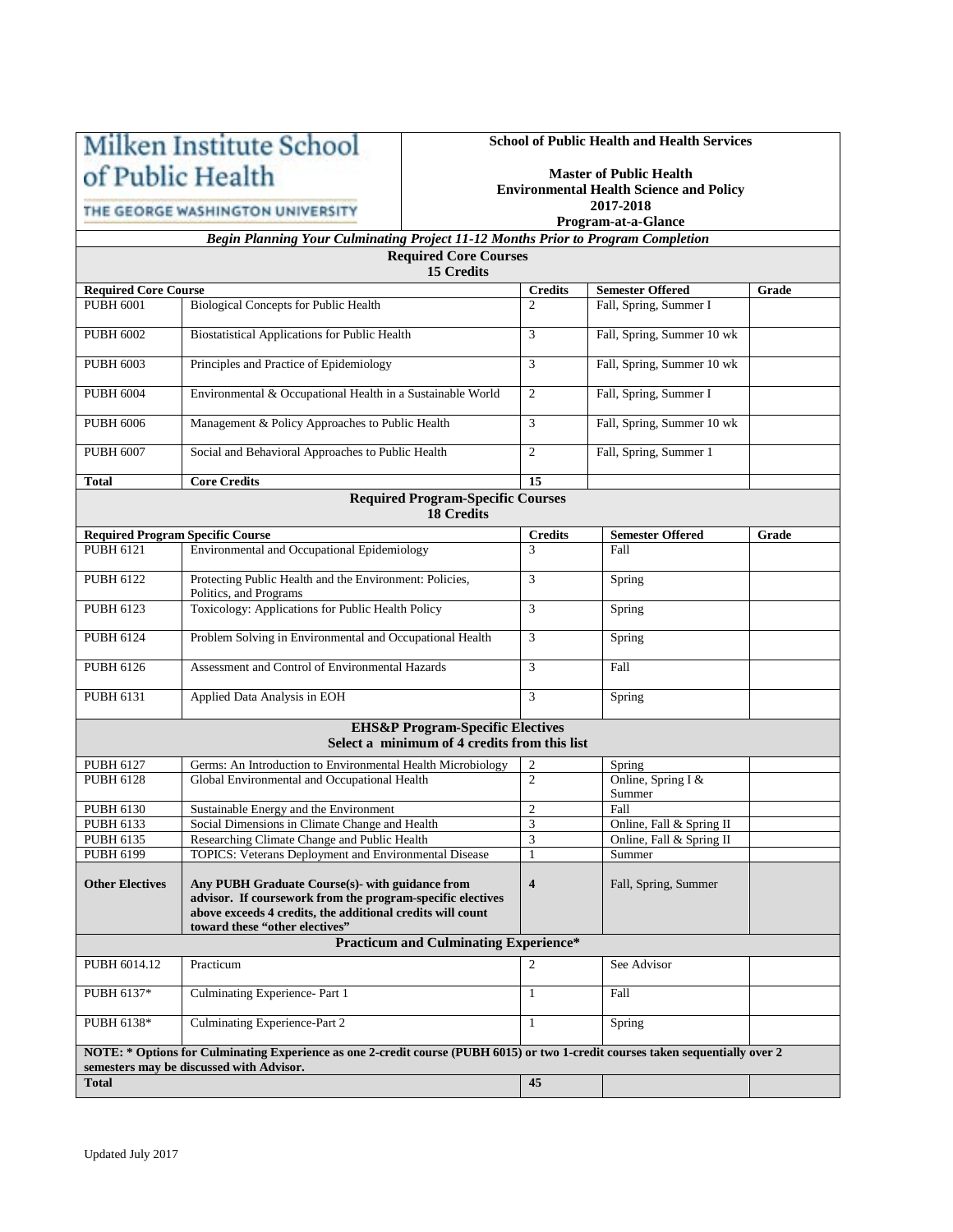**Course Descriptions and Registration** information can be found on the website: [http://publichealth.gwu.edu/academics/.](http://publichealth.gwu.edu/academics/)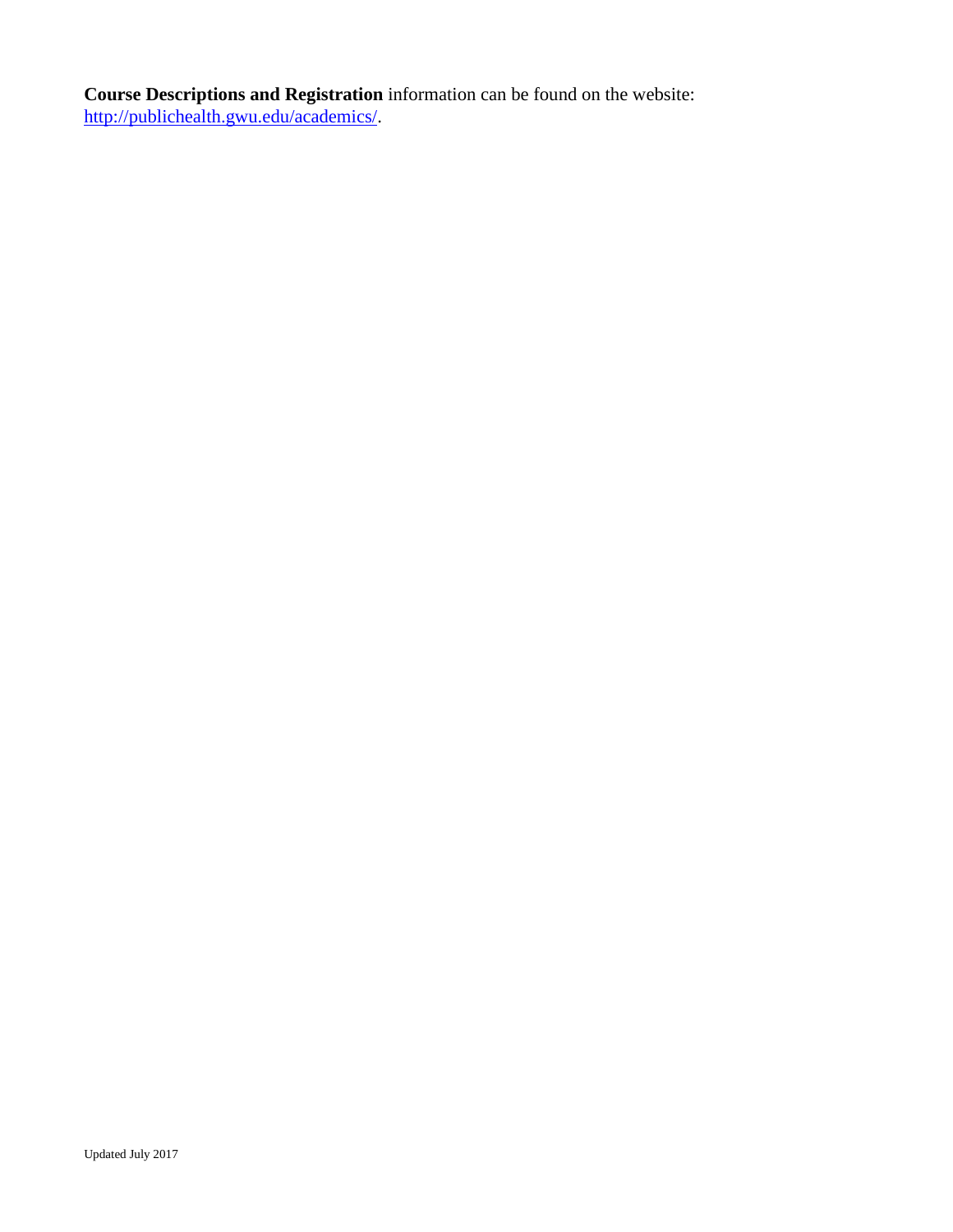# **Graduation Requirements**

# **MPH**

- 1. **Graduate Credit Requirement.** 45 graduate credits are required.
- 2. **Course Requirements.** Successful completion of the Core Courses and the Program-Specific Courses are required.
- 3. **Grade Point Requirement.** A 3.0 (B average) overall grade point average is required.
- 4. **Time Limit Requirement.** The degree must be completed within four years.
- 5. **Transfer Credit Policy.** Up to 12 graduate credits that have not been applied to a previous graduate degree may be transferred to the MPH. External credits must have been earned from an accredited institution in the last 3 years with a grade of 3.0 (B) or better. SPH Graduate Certificate students can transfer as many credits as meet program requirements, up to 18 credits, to the MPH. Graduate Certificate students wishing to transfer to a degree program may apply to do so via the online change of concentration petition after completion of 3 or more courses and a cumulative GPA of 3.0 or better. A grade of B or better is required for a course to be eligible for transfer.
- 6. **CITI Training requirement:** All students are required to complete training regarding human subject protection regulation and the Health Insurance Portability and Accountability Act of 1996 (HIPAA). To fulfill this requirement, you must complete the Collaborative IRB Training Initiative (CITI) Course in The Protection of Human Research Subjects.
- 7. **Integrity Quiz & Plagiarism Quiz requirement:** All students are required to review the George Washington University Code of Academic Integrity and take the quiz within their first semester of study. The Code of Integrity and step-by-step instructions can be found here: http://publichealth.gwu.edu/integrity
- 8. **Professional Enhancement requirement:** Students must participate in 8 hours per degree program of advisor preapproved Public Health-related lectures, seminars, and symposia, related to your field of study. Professional Enhancement activities supplement the academic curriculum and help prepare students to participate actively in the professional community. Opportunities for professional enhancement are regularly publicized via the Milken Institute SPH Listserv and through your department or advisor. Students must submit documentation of Professional Enhancement activities to the Office of Student Records. The documentation consists of the Professional Enhancement Form http://publichealth.gwu.edu/academics/forms (which includes a prior approval signature from the student's advisor, a description of the program agenda, and proof of attendance. Remember to submit your documentation before you apply to graduate!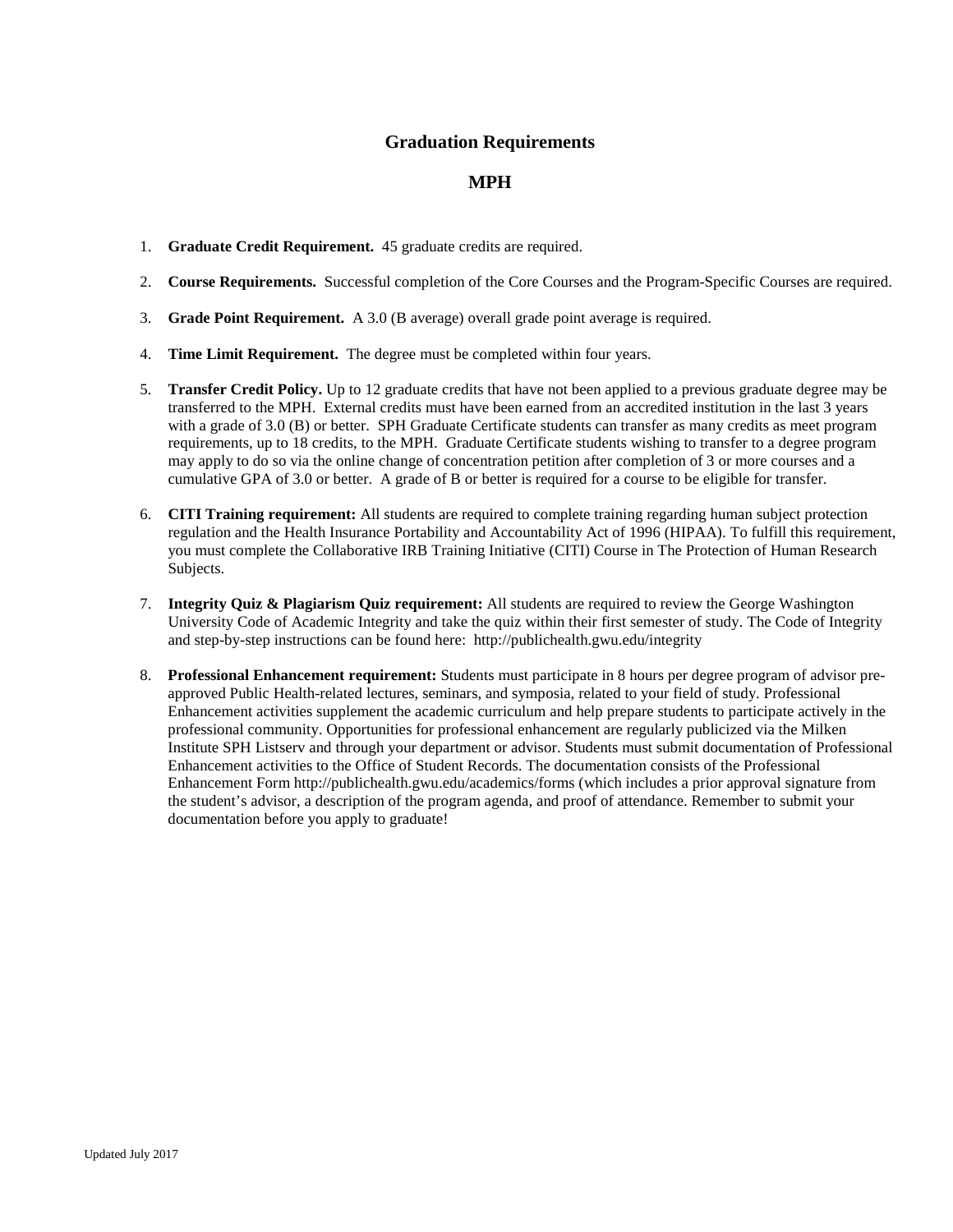# **Advising Tips**

#### **NOTE: Always see your advisor for course scheduling and sequencing strategies, but remember that proper course selection, fulfilling requirements, and on-time graduation are your responsibilities.**

The Master of Public Health (MPH) curriculum consists of four types of courses:

- Required Core Courses (PUBH 6001, 6002, 6003, 6004, 6006, and 6007)
- Required Program-Specific Courses, including 4 EOH selective credits
- General Electives
- Required Practicum and Culminating Experience

The MPH core courses are designed to provide students with a broad public health context as well as a critical foundation for subsequent coursework. Early completion of these core courses ensures that students will have the base of knowledge to successfully complete the program specific courses and to get as much as possible out of them. As such, entering students are expected to enroll in MPH core courses in accordance with the following guidelines:

- We expect MPH students to complete the MPH core courses in their first year of graduate study (fall/spring/summer).
- Students may take core courses in any order.

Part-time students (who generally take 5 to 7 credits per semester) will typically concentrate on taking just core courses in their first year, and then take program-specific courses in their second and third years.

In order to help assure that all students complete core courses in the first year of study, Milken Institute SPH will offer all core courses during all three semesters (fall, spring, and summer). This will allow students who wish to complete their MPH degree within two years to do so, and will allow every student to make steady progress toward completing the MPH degree.

We recognize that there may be exceptional circumstances that make it difficult for a student to complete core courses in the first year as outlined above. Any such student should discuss this situation with his or her academic advisor.

For additional information and resources regarding registration, course descriptions, schedule of classes, etc. follow this link: [http://publichealth.gwu.edu/academics.](http://publichealth.gwu.edu/academics)

Table 1 (full time students) and Table 2 (part time students) present sample course schedules that Environmental Health Science & Policy MPH students are required to take during their tenure at the Milken Institute SPH. It is noteworthy that fully 45 credits are required, including core courses (15 credits), program specific courses, including 4 EOH selective credits (22 credits), general elective credits (4 credits), and the practicum (2 credits) and culminating experience (2 credits). See below.

.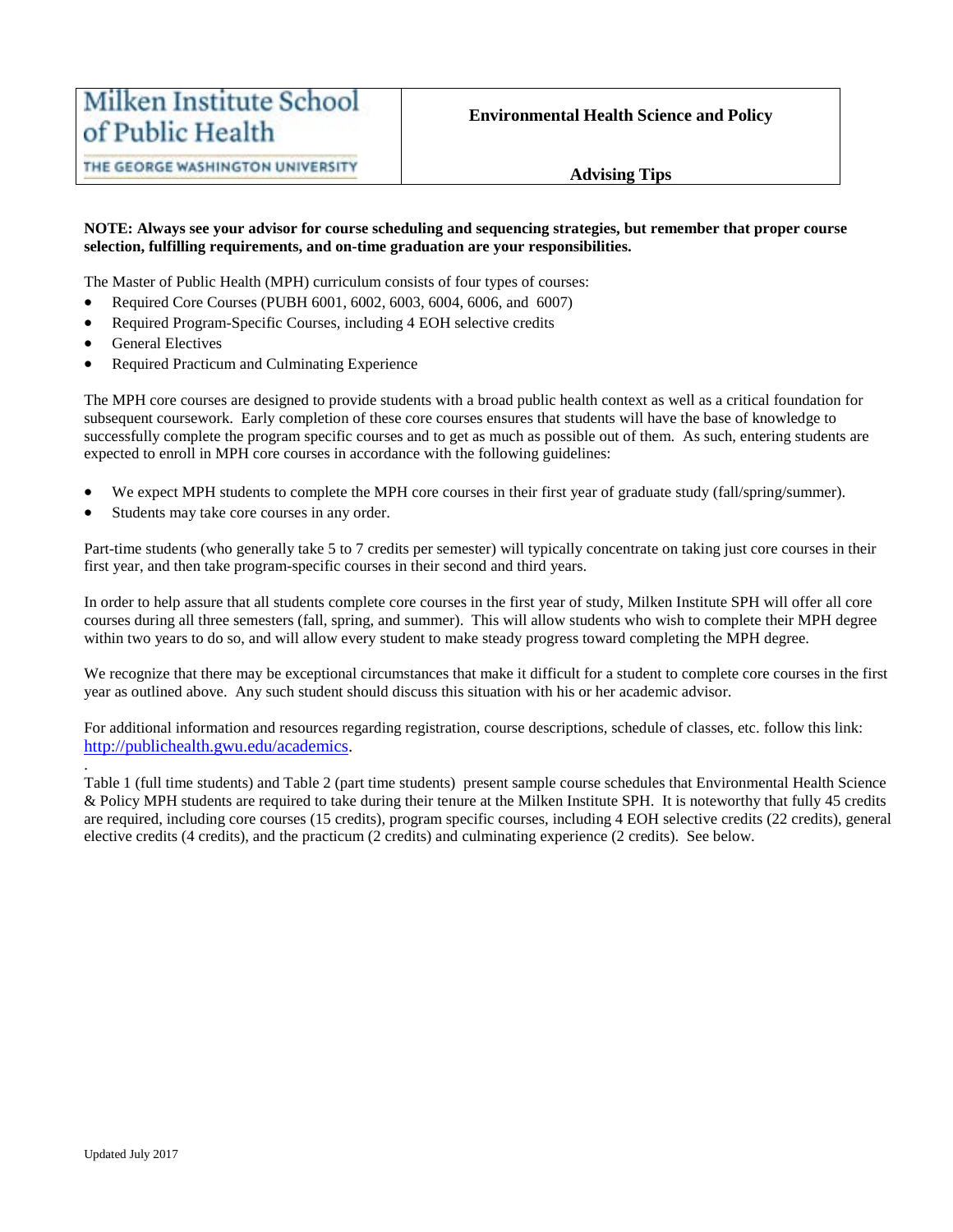# **MPH in Environmental Health Science and Policy (45 credits)**

| Semester                    | Cr             | Course #         | <b>Course Name</b>                                                 | Time                                          |
|-----------------------------|----------------|------------------|--------------------------------------------------------------------|-----------------------------------------------|
| Fall 1 <sup>st</sup> year   | 3              | <b>PUBH 6003</b> | Principles and Practice of Epidemiology                            | Tues $6:10 - 9:00$ pm or Wed $3:10 - 6:00$ pm |
| 10 credits                  | 3              | <b>PUBH 6002</b> | <b>Biostatistical Applications for Public Health</b>               | Wed $6:10 - 9:00$ pm or Mon $3:10 - 6:00$ pm  |
|                             | 2              | <b>PUBH 6001</b> | <b>Biological Concepts for Public Health</b>                       | Thurs $4:10 - 6:00$ pm                        |
|                             | 2              | <b>PUBH 6004</b> | Environ & Occup Health in a Sustainable World                      | Tues $4:10 - 6:00$ pm                         |
| Spring 1 <sup>st</sup> year | 3              | <b>PUBH 6006</b> | Management and Policy Approaches to Public Health                  | Mon 6:10 - 9:00 pm                            |
| 11 credits                  | 3              | <b>PUBH 6123</b> | Toxicology: Applications for Public Health Policy <sup>&amp;</sup> | Mon $3:10 - 6:00$ pm                          |
|                             | $\overline{2}$ | Electives        | Electives                                                          |                                               |
|                             | 3              | <b>PUBH 6131</b> | Applied Data Analysis in EOH                                       | Thurs $3:10 - 6:00$ pm                        |
|                             |                |                  | -- plan Practicum --                                               |                                               |
|                             | 2              | <b>PUBH 6007</b> | Social & Behavioral Approaches to Public Health                    | Tues/Thurs 3:10 - 5:30 pm                     |
| Summer 1 <sup>st</sup> year | 1              | Electives        | Electives                                                          |                                               |
| 5 credits                   | $\overline{2}$ | <b>PUBH 6014</b> | Practicum <sup>+</sup>                                             |                                               |
| Fall 2 <sup>nd</sup> year   | 3              | <b>PUBH 6121</b> | Environmental & Occupational Epidemiology                          | Wed $5:10 - 8:00$ pm                          |
| 10 credits                  | 3              | <b>PUBH 6126</b> | Assessment and Control of Env Hazards                              | Mon $3:10 - 6:00$ pm                          |
|                             | 1              | <b>PUBH 6137</b> | EOH Culminating Experience Course Part 1                           | Wed 3:10 - 5:00 pm                            |
|                             | 3              | Electives        | Electives                                                          |                                               |
| Spring 2 <sup>nd</sup> year | 3              | <b>PUBH 6122</b> | Policies, Politics and Programs                                    | Thurs $6:10 - 9:00$ pm                        |
| 9 Credits                   | 3              | <b>PUBH 6124</b> | Problem Solving in EOH                                             | Wed $5:10 - 8:00$ pm                          |
|                             | 1              | <b>PUBH 6138</b> | <b>EOH Culminating Experience Part 2</b>                           | Wed 3:10 - 5:00 pm                            |
|                             | 2              | Electives        | Electives                                                          |                                               |
| <b>TOTAL</b>                | 45             |                  |                                                                    |                                               |

Table 1. Sample Schedule for 5-semester Completion (Fall start / May completion) - All course times are tentative

4 credits of EOH Program-Specific Electives – Select a minimum of 4 credits from the following courses, preferably during your last three semesters:

PUBH 6127 Germs: An Introduction to Environmental Health Microbiology 2 Spring, Tues 4:10 – 6:00 pm

PUBH 6128 Global Environmental and Occupational Health 2 online, Spring I & Summer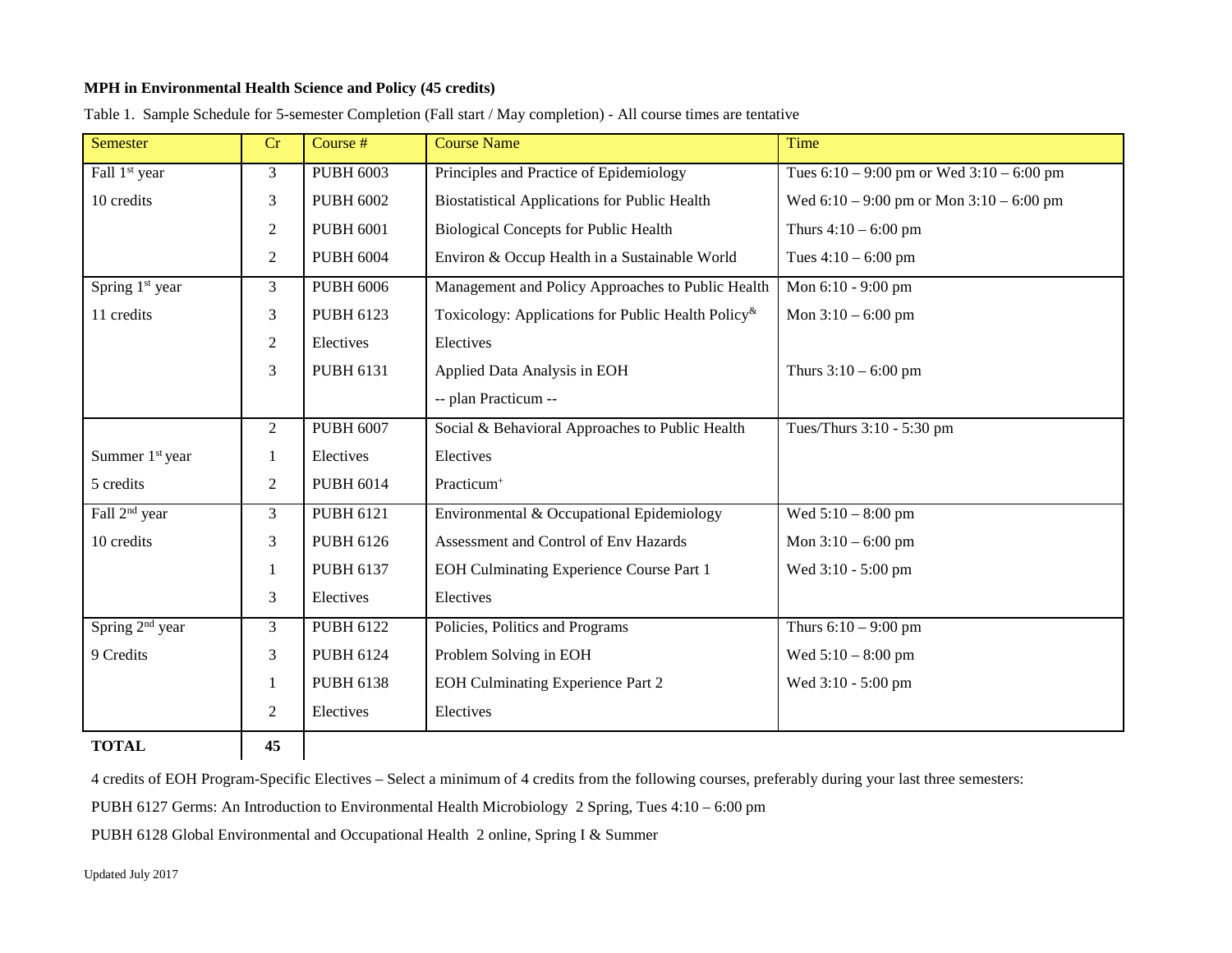PUBH 6130 Sustainable Energy and the Environment 2 Fall, Tues 6:10 - 8:00 pm PUBH 6133 Social Dimensions of Climate Change & Health 3 online, Fall & Spring II PUBH 6135 Researching Climate Change and Public Health 3 online, Fall & Spring II

PUBH 6199 TOPICS: Veterans Deployment and Environmental Disease 1 Summer

4 credits of Electives – With guidance from your advisor, complete 4 credits of electives from any School of Public Health course (preferably during last three semesters). If the credits taken from the Program-Specific Electives exceed 4 credits, the additional credits will count towards your any SPH electives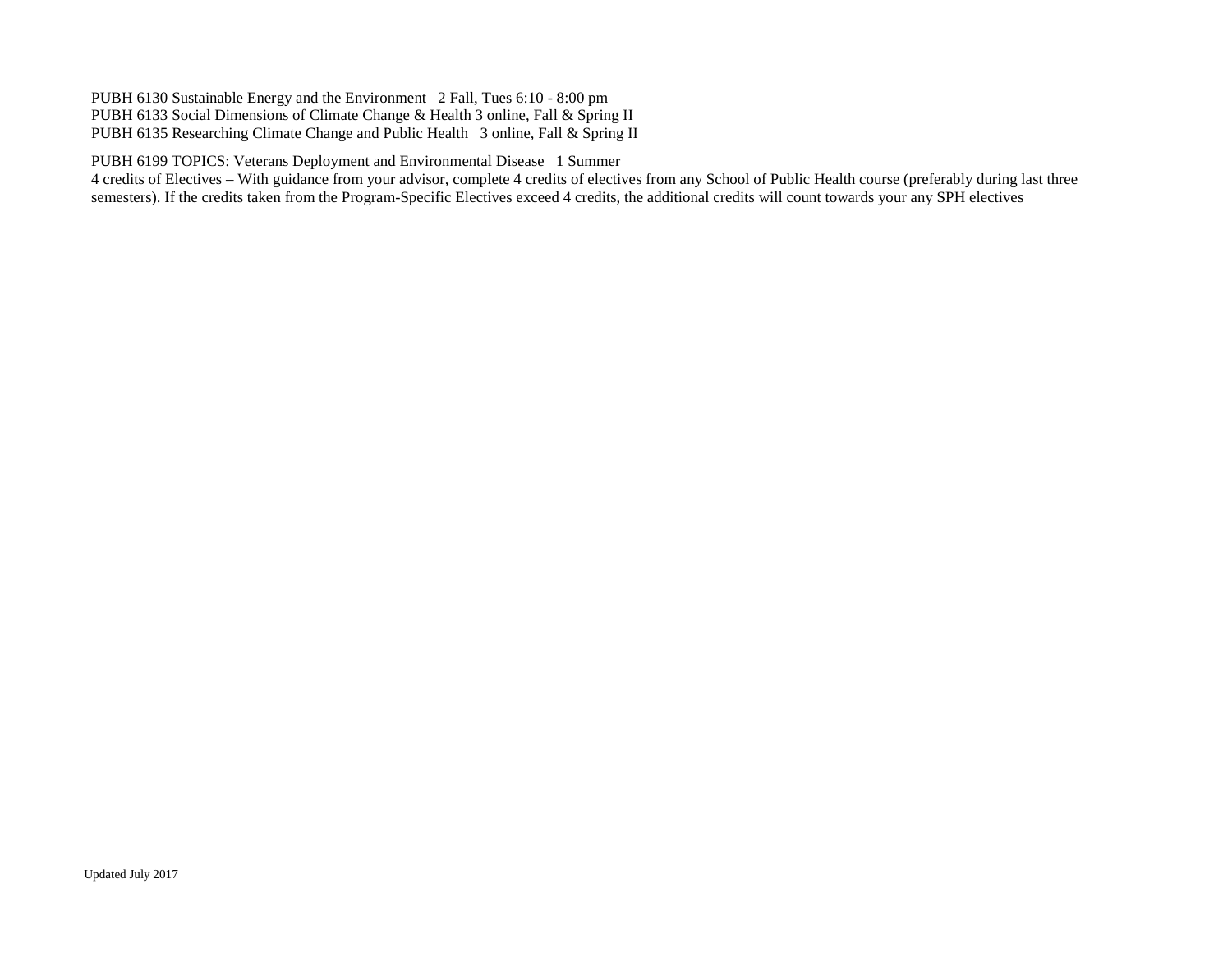| Semester                    | Cr             | Course #         | <b>Course Name</b>                                                 | Time                                          |
|-----------------------------|----------------|------------------|--------------------------------------------------------------------|-----------------------------------------------|
| Fall 1 <sup>st</sup> year   | $\mathfrak{Z}$ | <b>PUBH 6003</b> | Principles and Practice of Epidemiology                            | Tues $6:10 - 9:00$ pm or Wed $3:10 - 6:00$ pm |
| 5 credits                   | 2              | <b>PUBH 6004</b> | Environ & Occup Health in a Sustainable World                      | Tues $4:10 - 6:00$ pm                         |
| Spring 1 <sup>st</sup> year | $\overline{2}$ | <b>PUBH 6007</b> | Social & Behavioral Approaches to Public Health                    | Tues $4:10 - 6:00$ pm                         |
| 7 credits                   | 3              | <b>PUBH 6002</b> | <b>Biostatistical Applications for Public Health</b>               | Wed $6:10 - 9:00$ pm                          |
|                             | $\mathfrak{2}$ | <b>PUBH 6001</b> | <b>Biological Concepts for Public Health</b>                       | Tues $4:10 - 6:00$ pm                         |
| Summer 1 <sup>st</sup> year | 3              | <b>PUBH 6006</b> | Management and Policy Approaches to Public Health                  | Mon/Wed 12:10 - 3:00 pm                       |
| 3 credits                   |                |                  | Plan Practicum                                                     |                                               |
| Fall 2 <sup>nd</sup> year   | $\overline{3}$ | <b>PUBH 6126</b> | Assessment and Control of Env Hazards                              | Mon $3:10 - 6:00$ pm                          |
| 6 credits                   | 2              | <b>PUBH 6014</b> | Practicum                                                          |                                               |
|                             | 1              | Electives        | Electives                                                          |                                               |
| Spring 2 <sup>nd</sup> year | $\mathfrak{Z}$ | <b>PUBH 6123</b> | Toxicology: Applications for Public Health Policy <sup>&amp;</sup> | Mon $3:10 - 6:00$ pm                          |
| 8 Credits                   | 3              | <b>PUBH 6131</b> | Applied Data Analysis in EOH                                       | Thurs $3:10 - 6:00$ pm                        |
|                             | 2              | Electives        | Electives                                                          |                                               |
| Summer 2nd year             | 3              | Electives        | Electives                                                          |                                               |
| Fall 3rd Year               | $\overline{3}$ | <b>PUBH 6121</b> | Environmental & Occupational Epidemiology                          | Wed $5:10 - 8:00$ pm                          |
|                             | 1              | <b>PUBH 6137</b> | EOH Culminating Experience Course Part 1                           | Wednesday $3:10-5:00$ pm                      |
| 6 Credits                   | 2              | Electives        | Electives                                                          |                                               |
| Spring 3rd Year             | $\overline{3}$ | <b>PUBH 6122</b> | Policies, Politics and Programs                                    | Thurs $6:10 - 9:00$ pm                        |
| 7 Credits                   | 3              | <b>PUBH 6124</b> | Problem Solving in EOH                                             | Wed $5:10 - 8:00$ pm                          |
|                             | -1             | <b>PUBH 6138</b> | EOH Culminating Experience Course Part 2                           | Wednesday $3:10-5:00$ pm                      |
| <b>Total</b>                | 45             |                  |                                                                    |                                               |

Table 2. Sample Schedule for 8-semester Completion (Fall start / May completion) - All course times are tentative

Updated July 2017 4 credits of EOH Program-Specific Electives – Select a minimum of 4 credits from the following courses, preferably during your last three semesters: PUBH 6127 Germs: An Introduction to Environmental Health Microbiology 2 Spring, Tues 4:10 – 6:00 pm PUBH 6127 Germs: An Introduction to Environmental Health Microbiology 2 Spring, Tues 4:10 – 6:00 pm PUBH 6128 Global Environmental and Occupational Health 2 online, Spring I & Summer PUBH 6128 Global Environmental and Occupational Health 2 online, Spring I & Summer